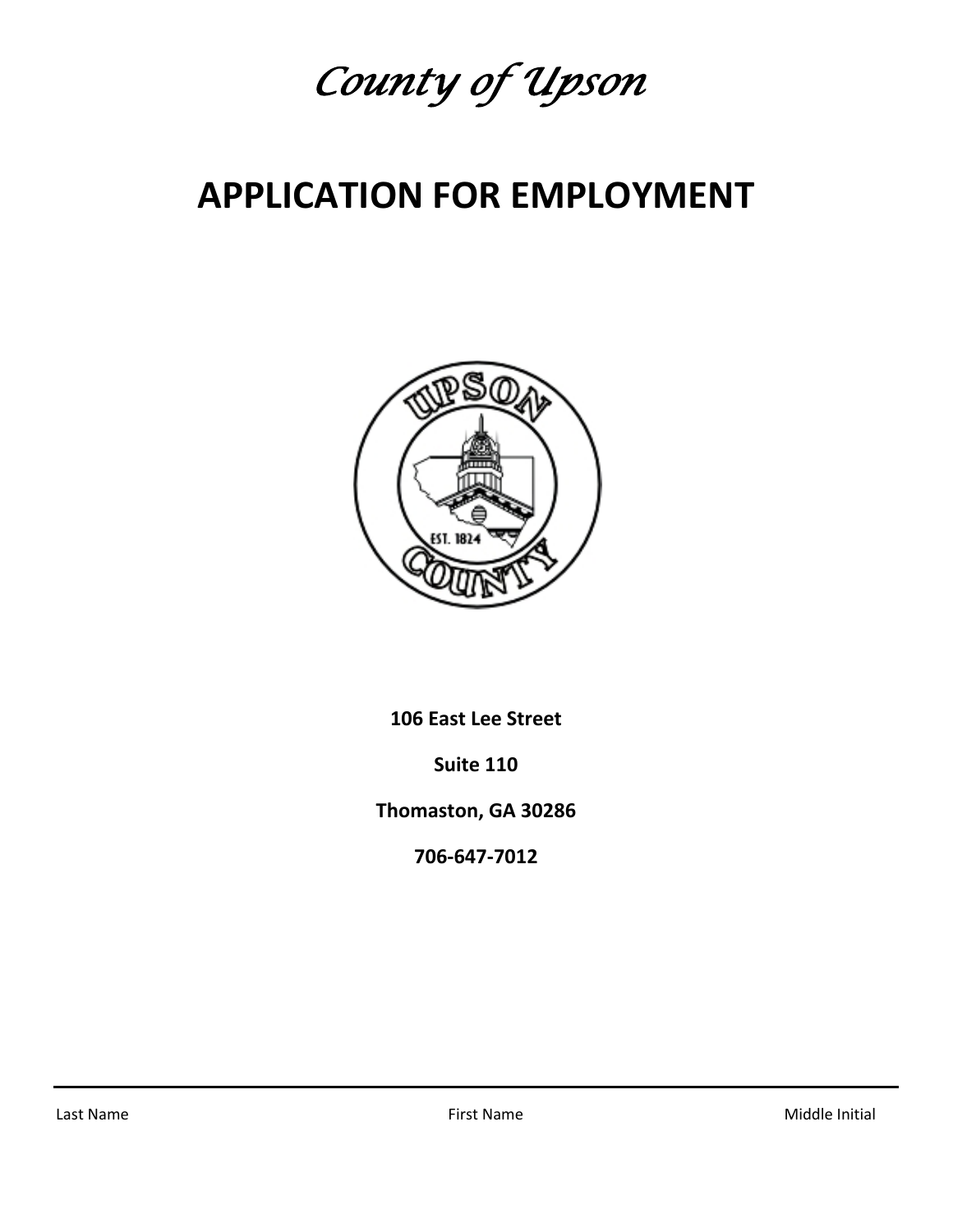| (Please Print) |  |
|----------------|--|
|----------------|--|

|                        | Primary Job Classification(s) sought:                    |                                                                                       |         |
|------------------------|----------------------------------------------------------|---------------------------------------------------------------------------------------|---------|
|                        |                                                          |                                                                                       |         |
| Name                   |                                                          |                                                                                       |         |
|                        | Last                                                     | First                                                                                 | Middle  |
| Address                |                                                          |                                                                                       |         |
|                        | Number                                                   | Street                                                                                |         |
|                        | City                                                     | State                                                                                 | Zipcode |
|                        |                                                          | Home Telephone Number                                                                 |         |
| Date of Application    |                                                          | Work Telephone Number<br><u> 1989 - Johann John Harry Hermann (f. 1989)</u>           |         |
|                        | Have you filed an application here before? () Yes () No  |                                                                                       |         |
|                        | Have you ever been employed here before? () Yes () No    |                                                                                       |         |
|                        |                                                          | Are you employed now? () Yes () No May we contact your present employer? () Yes () No |         |
|                        | Are you prevented from lawfully becoming employed        |                                                                                       |         |
|                        |                                                          | in this country because of Visa or immigration status? () Yes () No                   |         |
|                        |                                                          | (Proof of citizenship or immigration status may be required upon employment)          |         |
|                        |                                                          |                                                                                       |         |
|                        |                                                          | Are you available to work () Full Time () Part-time () Shift () Temporary             |         |
|                        | Are you on a lay-off and subject to recall? () Yes () No |                                                                                       |         |
|                        | Can you travel if the job requires it? () Yes () No      |                                                                                       |         |
|                        | Have you been convicted of a felony? () Yes () No        |                                                                                       |         |
| If Yes, please explain |                                                          |                                                                                       |         |
|                        |                                                          |                                                                                       |         |

\_\_\_\_\_\_\_\_\_\_\_\_\_\_\_\_\_\_\_\_\_\_\_\_\_\_\_\_\_\_\_\_\_\_\_\_\_\_\_\_\_\_\_\_\_\_\_\_\_\_\_\_\_\_\_\_\_\_\_\_\_\_\_\_\_\_\_\_\_\_\_\_\_\_\_\_\_\_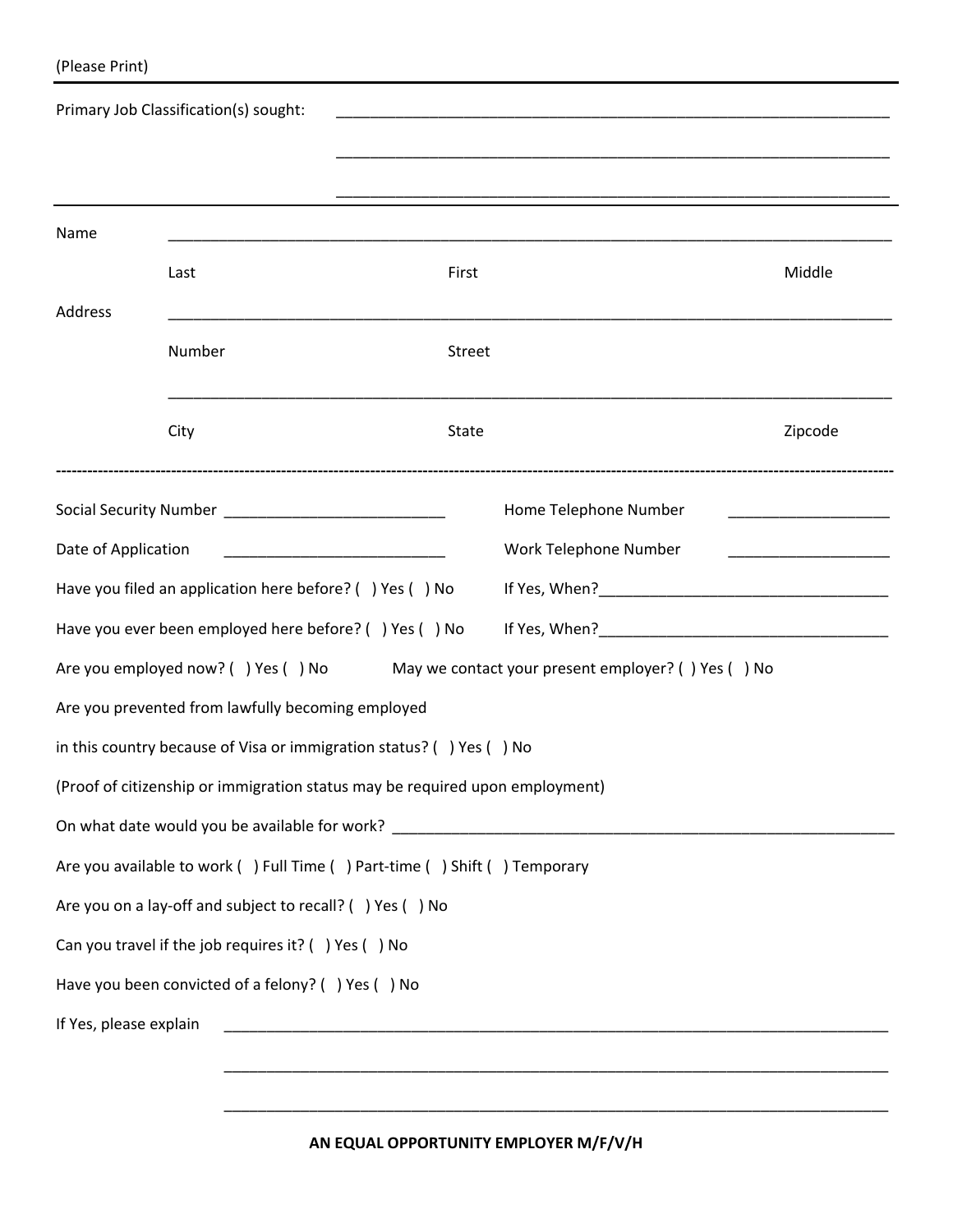Indicate what foreign languages you speak, read, and/or write.

|       | Fluently | Good | Fair |
|-------|----------|------|------|
| Speak |          |      |      |
| Read  |          |      |      |
| Write |          |      |      |

\_\_\_\_\_\_\_\_\_\_\_\_\_\_\_\_\_\_\_\_\_\_\_\_\_\_\_\_\_\_\_\_\_\_\_\_\_\_\_\_\_\_\_\_\_\_\_\_\_\_\_\_\_\_\_\_\_\_\_\_\_\_\_\_\_\_\_\_\_\_\_\_\_\_\_\_\_\_\_\_\_\_\_\_\_\_\_\_\_\_\_\_\_\_\_\_\_\_

\_\_\_\_\_\_\_\_\_\_\_\_\_\_\_\_\_\_\_\_\_\_\_\_\_\_\_\_\_\_\_\_\_\_\_\_\_\_\_\_\_\_\_\_\_\_\_\_\_\_\_\_\_\_\_\_\_\_\_\_\_\_\_\_\_\_\_\_\_\_\_\_\_\_\_\_\_\_\_\_\_\_\_\_\_\_\_\_\_\_\_\_\_\_\_\_\_\_

\_\_\_\_\_\_\_\_\_\_\_\_\_\_\_\_\_\_\_\_\_\_\_\_\_\_\_\_\_\_\_\_\_\_\_\_\_\_\_\_\_\_\_\_\_\_\_\_\_\_\_\_\_\_\_\_\_\_\_\_\_\_\_\_\_\_\_\_\_\_\_\_\_\_\_\_\_\_\_\_\_\_\_\_\_\_\_\_\_\_\_\_\_\_\_\_\_\_

\_\_\_\_\_\_\_\_\_\_\_\_\_\_\_\_\_\_\_\_\_\_\_\_\_\_\_\_\_\_\_\_\_\_\_\_\_\_\_\_\_\_\_\_\_\_\_\_\_\_\_\_\_\_\_\_\_\_\_\_\_\_\_\_\_\_\_\_\_\_\_\_\_\_\_\_\_\_\_\_\_\_\_\_\_\_\_\_\_\_\_\_\_\_\_\_\_\_

List professional, trade, business or civic activities and offices held.

(exclude those which indicate race, color, religion, sex or national origin): [10] (10] (10] (10] (10] (10] (10

Give name. address and telephone number of three references who are not related to you and are not previous employers.

**Special Employment Notice to Disabled Veterans, Vietnam Era Veterans, and Individuals With Physical Or Mental Handicaps.**

Government contractors are subject to section 402 of the Vietnam Era Veterans Readjustment Act of 1974 which requires that they take affirmative action to employ and advance in employment qualified disabled veterans of the Vietnam era, and section 503 of the Rehabilitation Act of 1973, as amended, which requires government contractors to take affirmative action to employ and advance in employment qualified handicapped individuals.

If you are a disabled veteran, or have a physical or mental handicap, you are invited to volunteer this information. The purpose is to provide information regarding proper placement and appropriate accommodation to enable you to perform the job in a proper and safe manner. This information will be treated as confidential. Failure to provide this information will not jeopardize or adversely affect any consideration you may receive for employment.

If you wish to be identified, please sign below.

( ) Handicapped Individual ( ) Disabled Veteran ( ) Vietnam Era Veteran

Signed\_\_\_\_\_\_\_\_\_\_\_\_\_\_\_\_\_\_\_\_\_\_\_\_\_\_\_\_\_\_\_\_\_\_\_\_\_\_\_\_\_\_\_\_\_\_\_\_\_\_\_\_\_\_\_\_\_\_\_\_\_\_\_\_\_\_\_\_\_\_\_\_\_\_\_\_\_\_\_\_\_\_\_\_\_\_\_\_\_\_\_\_\_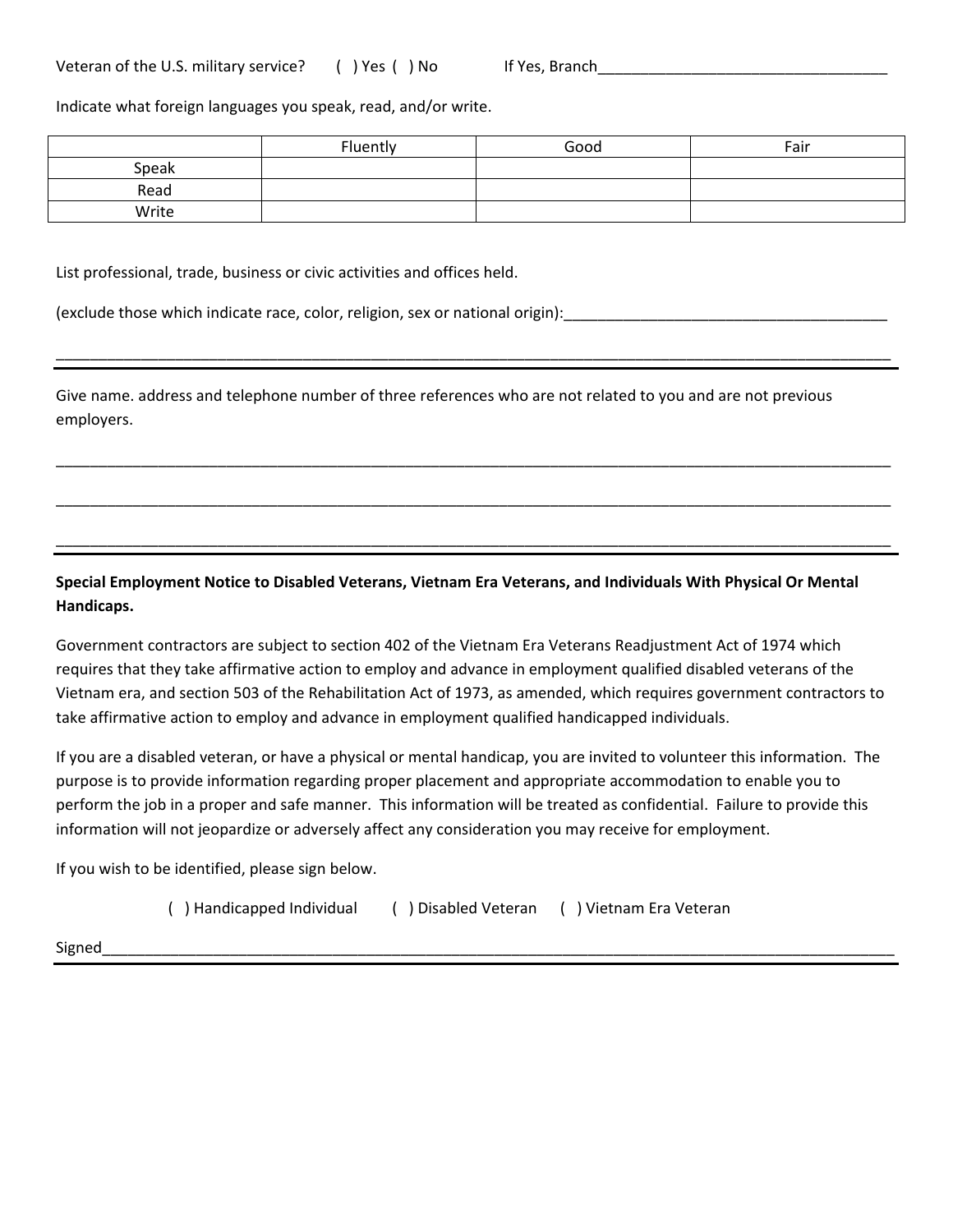# **Employment Experience**

Start with your present or last job. Include military service assignments and volunteer activities. Exclude organization names which indicate race, color, religion, sex or national origin.

| <b>Employer</b>           | <b>Dates Employed</b> |                       |                       |  |
|---------------------------|-----------------------|-----------------------|-----------------------|--|
|                           | From                  | To                    | <b>Work Performed</b> |  |
| <b>Address</b>            |                       |                       |                       |  |
| <b>Job Title</b>          |                       |                       |                       |  |
| Supervisor                |                       |                       |                       |  |
| <b>Reason for Leaving</b> |                       |                       |                       |  |
| Employer                  |                       | <b>Dates Employed</b> |                       |  |
|                           | From                  | To                    | <b>Work Performed</b> |  |
| <b>Address</b>            |                       |                       |                       |  |
| <b>Job Title</b>          |                       |                       |                       |  |
| Supervisor                |                       |                       |                       |  |
| <b>Reason for Leaving</b> |                       |                       |                       |  |
| Employer                  |                       | <b>Dates Employed</b> |                       |  |
|                           | From                  | To                    | <b>Work Performed</b> |  |
| <b>Address</b>            |                       |                       |                       |  |
| <b>Job Title</b>          |                       |                       |                       |  |
| Supervisor                |                       |                       |                       |  |
| <b>Reason for Leaving</b> |                       |                       |                       |  |
| Employer                  |                       | <b>Dates Employed</b> |                       |  |
|                           | From                  | To                    | <b>Work Performed</b> |  |
| <b>Address</b>            |                       |                       |                       |  |
| <b>Job Title</b>          |                       |                       |                       |  |
| Supervisor                |                       |                       |                       |  |
| <b>Reason for Leaving</b> |                       |                       |                       |  |

**If you need additional space, please continue on a separate sheet of paper.**

\_\_\_\_\_\_\_\_\_\_\_\_\_\_\_\_\_\_\_\_\_\_\_\_\_\_\_\_\_\_\_\_\_\_\_\_\_\_\_\_\_\_\_\_\_\_\_\_\_\_\_\_\_\_\_\_\_\_\_\_\_\_\_\_\_\_\_\_\_\_\_\_\_\_\_\_\_\_\_\_\_\_\_\_\_\_\_\_\_\_\_\_\_\_\_\_\_\_

\_\_\_\_\_\_\_\_\_\_\_\_\_\_\_\_\_\_\_\_\_\_\_\_\_\_\_\_\_\_\_\_\_\_\_\_\_\_\_\_\_\_\_\_\_\_\_\_\_\_\_\_\_\_\_\_\_\_\_\_\_\_\_\_\_\_\_\_\_\_\_\_\_\_\_\_\_\_\_\_\_\_\_\_\_\_\_\_\_\_\_\_\_\_\_\_\_\_

\_\_\_\_\_\_\_\_\_\_\_\_\_\_\_\_\_\_\_\_\_\_\_\_\_\_\_\_\_\_\_\_\_\_\_\_\_\_\_\_\_\_\_\_\_\_\_\_\_\_\_\_\_\_\_\_\_\_\_\_\_\_\_\_\_\_\_\_\_\_\_\_\_\_\_\_\_\_\_\_\_\_\_\_\_\_\_\_\_\_\_\_\_\_\_\_\_\_

\_\_\_\_\_\_\_\_\_\_\_\_\_\_\_\_\_\_\_\_\_\_\_\_\_\_\_\_\_\_\_\_\_\_\_\_\_\_\_\_\_\_\_\_\_\_\_\_\_\_\_\_\_\_\_\_\_\_\_\_\_\_\_\_\_\_\_\_\_\_\_\_\_\_\_\_\_\_\_\_\_\_\_\_\_\_\_\_\_\_\_\_\_\_\_\_\_\_

\_\_\_\_\_\_\_\_\_\_\_\_\_\_\_\_\_\_\_\_\_\_\_\_\_\_\_\_\_\_\_\_\_\_\_\_\_\_\_\_\_\_\_\_\_\_\_\_\_\_\_\_\_\_\_\_\_\_\_\_\_\_\_\_\_\_\_\_\_\_\_\_\_\_\_\_\_\_\_\_\_\_\_\_\_\_\_\_\_\_\_\_\_\_\_\_\_\_

Special Skills and Qualifications

Summarize special skills and qualifications acquired from employment or other experience.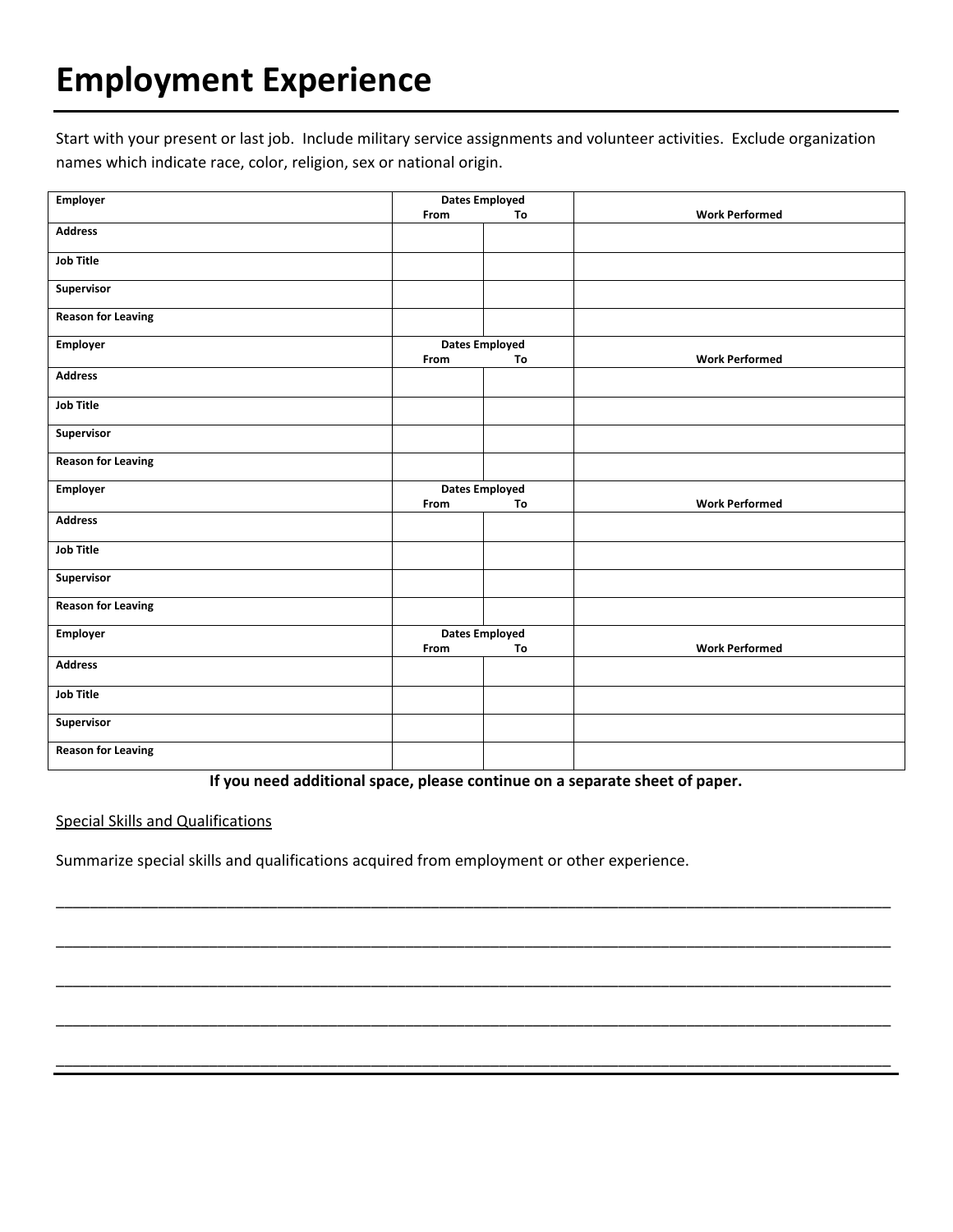## Education

|                                                                                                 | Elementary                                  | High                | College/University                  | Graduate Professional       |
|-------------------------------------------------------------------------------------------------|---------------------------------------------|---------------------|-------------------------------------|-----------------------------|
| <b>School Name</b>                                                                              |                                             |                     |                                     |                             |
| Years                                                                                           | 5<br>6 7<br>-8<br>4                         | 12<br>9<br>10<br>11 | $1\quad 2\quad 3$<br>$\overline{4}$ | 2<br>3<br>$\mathbf{1}$<br>4 |
| Completed(circle)                                                                               |                                             |                     |                                     |                             |
| Diploma/Degree                                                                                  | XXXXXXXXXXXXXXXXXXXX                        |                     |                                     |                             |
| Describe Course of Study                                                                        | XXXXXXXXXXXXXXXXXXX<br>XXXXXXXXXXXXXXXXXXXX |                     |                                     |                             |
| Describe specialized<br>training, Apprenticeship,<br>skills, and extra-curricular<br>activities |                                             |                     |                                     |                             |

Honors Received:

State any additional information you feel may be helpful to us in considering your application.

#### AGREEMENT

I certify that the answers given herein are true and complete to the best of my knowledge. I authorize investigation of all statements contained in this application for employment as may be necessary in arriving at an employment decision. In the event of employment, I understand that false or misleading information given in my application or interview(s) may result in discharge. I understand, also, that I am required to abide by all of the rules and regulations of Upson County if I am employed.

| Date                         | Signature of Applicant |     |                                                                                  |  |      |
|------------------------------|------------------------|-----|----------------------------------------------------------------------------------|--|------|
|                              |                        |     | For Personnel Department Use Only                                                |  |      |
| Arrange Interview<br>Remarks |                        | Yes | ( ) No                                                                           |  |      |
| Employed                     | () Yes () No           |     | Date of Employment                                                               |  |      |
|                              |                        |     | Hr. Rate/Salary ___________________________ Department _________________________ |  |      |
|                              | By                     |     | Name and Title                                                                   |  | Date |